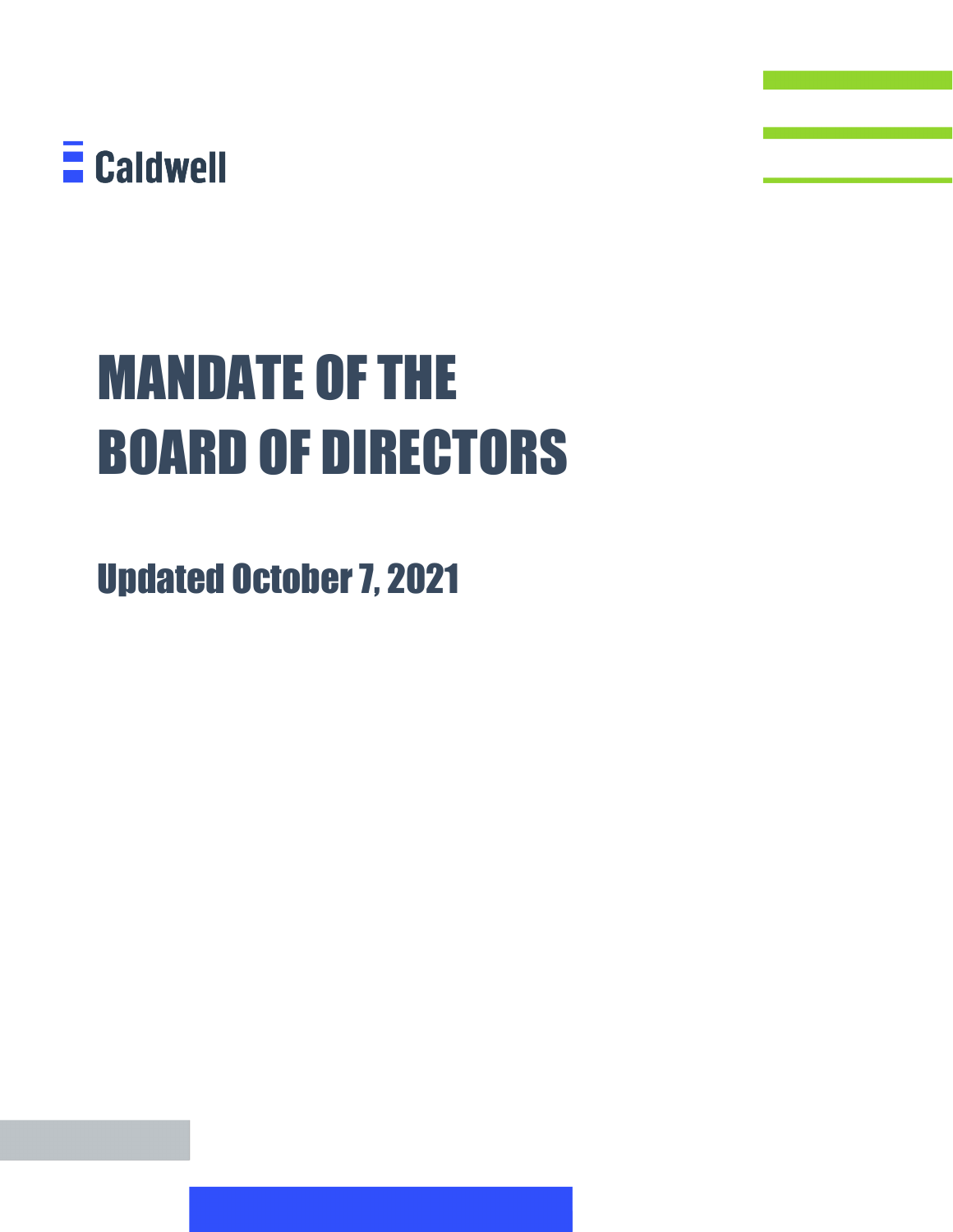## Mandate of the Board of Directors

The Board of Directors (the "Board") of the Corporation is responsible for the stewardship of the Corporation and fostering its long-term success. In discharging its responsibility, the Board will exercise the care, diligence and skill that a reasonably prudent person would exercise in comparable circumstances and will act honestly and in good faith with a view to the best interests of the Corporation and its shareholders. In general terms, the Board will:

- 1. In consultation with the Chief Executive Officer of the Corporation (the "CEO"), define the principal objectives of the Corporation;
- 2. Supervise the management of the business and affairs of the Corporation with the goal of achieving the Corporation's principal objectives as defined by the Board, subject to the CEO being responsible for day-to-day management of the Corporation;
- 3. Discharge the duties imposed on the Board by applicable laws; and
- 4. For the purpose of carrying out the foregoing responsibilities, take all such actions as the Board deems necessary or appropriate.

Without limiting the generality of the foregoing, the Board will perform the following duties:

## Strategic Direction, Operating, Capital and Financial Plans

- 1. Require the CEO to present annually to the Board a longer range strategic plan and a shorter range business plan for the Corporation's business, which plans must:
	- (a) Be designed to achieve the Corporation's principal business objectives;
	- (b) Identify the principal strategic and operational opportunities and risks of the Corporation's business; and
	- (c) Be approved by the Board as a pre-condition to the implementation of such plans.
- 2. Review progress towards the achievement of the goals established in the strategic, operating and capital plans;
- 3. Identify the principal risks of the Corporation's business and take all reasonable steps to ensure the implementation of the appropriate systems to manage these risks;
- 4. Approve the annual operating and capital plans;
- 5. Approve acquisitions and business combinations;
- 6. Approve issuances of additional common shares or other securities to the public;
- 7. Approve issuances of additional common shares or other securities via a private placement;
- 8. Monitor the Corporation's progress towards its goals, and to revise and alter its direction through management in light of changing circumstances.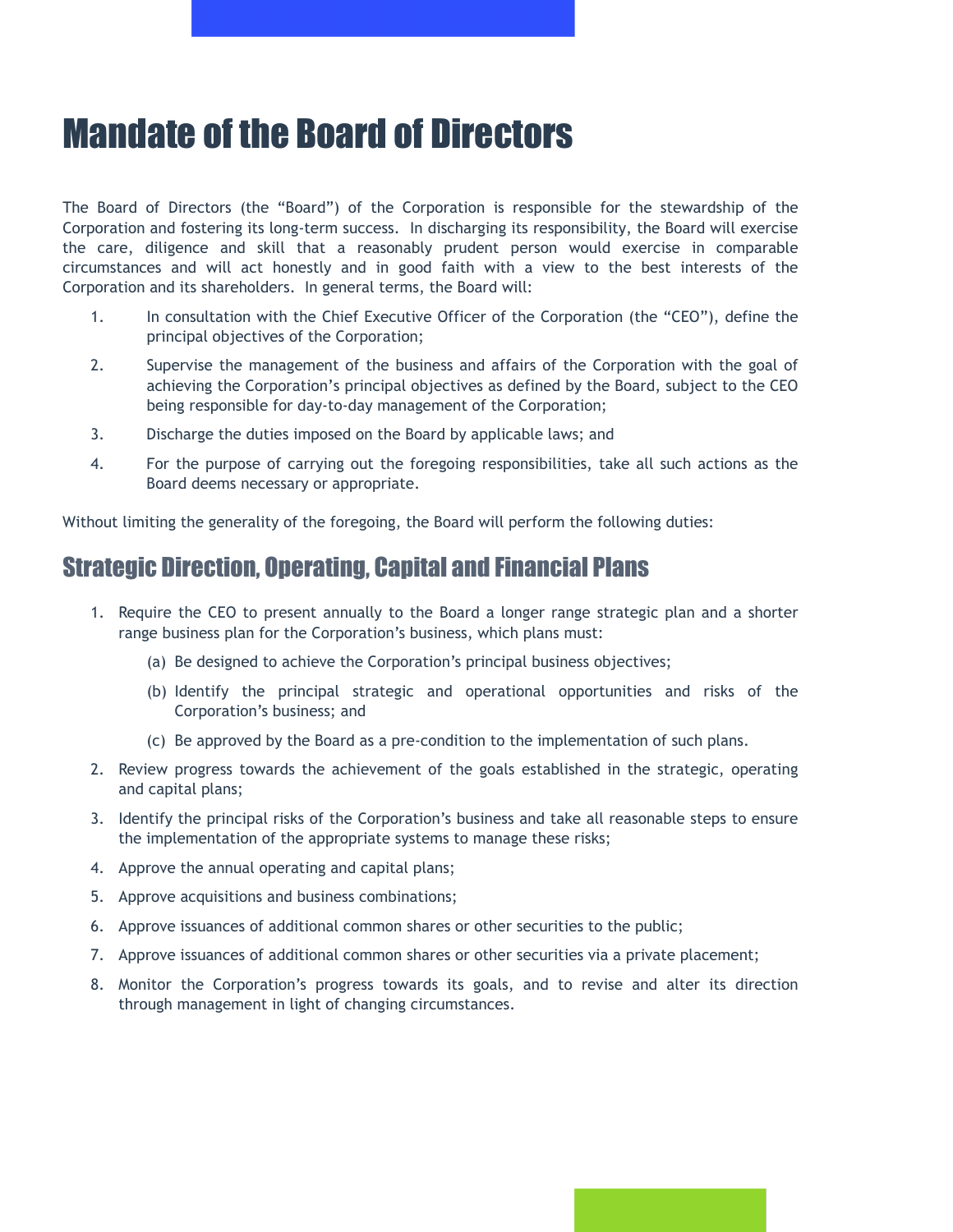### Management and Organization

- 1. Appoint the CEO and determine the terms of the CEO's employment with the Corporation;
- 2. At least annually, evaluate the performance of the CEO and other executive officers;
- 3. Review with the assistance of the Nominating and Corporate Governance Committee, the succession plan for the CEO;
- 4. In consultation with the CEO, establish the limits of management's authority and responsibility in conducting the Corporation's business;
- 5. In consultation with the CEO, appoint all officers of the Corporation and approve the terms of each officer's employment with the Corporation;
- 6. Approve any proposed significant change in the management organization structure of the Corporation;
- 7. Approve any and all retirement plans for officers and senior management of the Corporation;
- 8. In consultation with the CEO, establish a communications policy for the Corporation;
- 9. Generally provide advice and guidance to management;
- 10. Be responsible for succession planning with respect to both the Board and senior management. This responsibility may be delegated to the Corporate Nominating and Corporate Governance Committee of the Board;
- 11. Any director who wishes to engage an independent advisor to assist on matters involving the discharge of duties and responsibilities as a director at the expense of the Corporation should review the request with, and obtain the authorization of, the Nominating and Corporate Governance Committee of the Board; and
- 12. Ensure timely communication of material corporate information to shareholders.

## Finances and Controls

- 1. Use reasonable efforts to ensure that the Corporation maintains appropriate systems to manage the risks of the Corporation's business;
- 2. Review and approve compensation of CEO and CEO's corporate direct reports
- 3. Monitor the appropriateness of the Corporation's capital structure;
- 4. Ensure that the financial performance of the Corporation is properly reported to shareholders, other security holders and regulators on a timely and regular basis;
- 5. Establishing, reviewing and updating periodically a Code of Business Conduct and Ethics (the "Code") and ensuring that management has established a system to monitor compliance with this code; and
- 6. Establishing, reviewing and updating periodically a Whistleblower Policy and ensuring that management has established a system to monitor compliance with this code; and
- 7. Require that the CEO institute and monitor processes and systems designed to ensure compliance with applicable laws by the Corporation and its officers and employees;
- 8. Require that the CEO institute and maintain the integrity of, internal control and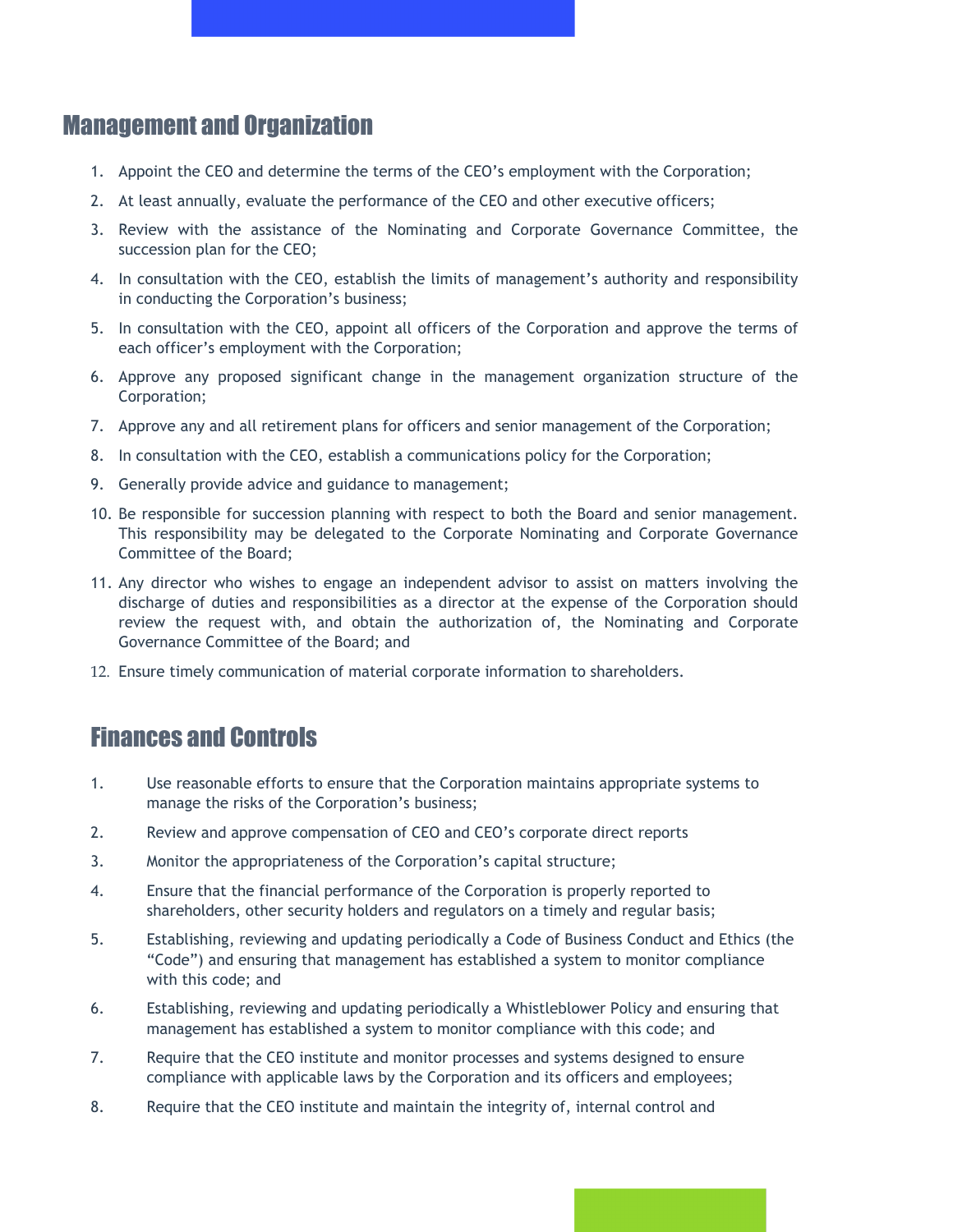information systems, including maintenance of all required records and documentation;

- 9. Satisfy itself as to the integrity of the CEO and other executive officers of the Corporation; and that the CEO and other executive officers create a culture of integrity throughout the Corporation;
- 10. Review and approve material contracts to be entered into by the Corporation and material transactions not in the ordinary course of business;
- 11. Review and approve dividends for declaration;
- 12. Recommend to the shareholders of the Corporation a firm of chartered accountants to be appointed as the Corporate auditors and to set the annual remuneration of the chartered accountants; and
- 13. Take all necessary actions to gain reasonable assurance that all financial information made public by the Corporation (including the Corporation's annual and quarterly financial statements) is accurate and complete and represents fairly the Corporation's financial position and performance;

#### **Governance**

- 1. Facilitate the continuity and effectiveness of the Board by, amongst other things,
	- (a) Selecting nominees for election to the Board;
	- (b) Appointing a Chair of the Board, who should be an independent director;
	- (c) Appointing from amongst the directors an audit committee, nominating and corporate governance committee, compensation committee, investment committee and such other committees of the Board as the Board deems appropriate;
	- (d) Defining the mandate of each committee of the Board;
	- (e) Delegating for approval or review the matters set out in each Board Committee's mandate to that committee;
	- (f) Fostering effective communication between the Board and each Board Committee by requiring each committee chair to provide a report to the Board on material matters considered by the committee at the first Board meeting after the committee's meeting;
	- (g) Ensuring that processes are in place and are utilized to assess the size of the Board, the effectiveness of the Chair of the Board, that Board as a whole, each committee of the Board and each director;
	- (h) Providing an orientation and education program to new members of the Board as deemed necessary, with an emphasis on the role of the Board, its Committees and directors, and the nature and operation of the Corporation's business; and
	- (i) Enabling any director to engage and outside adviser at the expense of the Corporation, subject to approval of a meeting of the independent directors;
- 2. Review annually the adequacy and form of the compensation of directors;
- 3. Review annually, with the assistance of the Audit Committee and Nominating and Corporate Governance Committee, reports provided by management on compliance with, or material deficiencies of policies relating to employee conduct, ethics and reputation and legal risks and approve changes it considers appropriate;